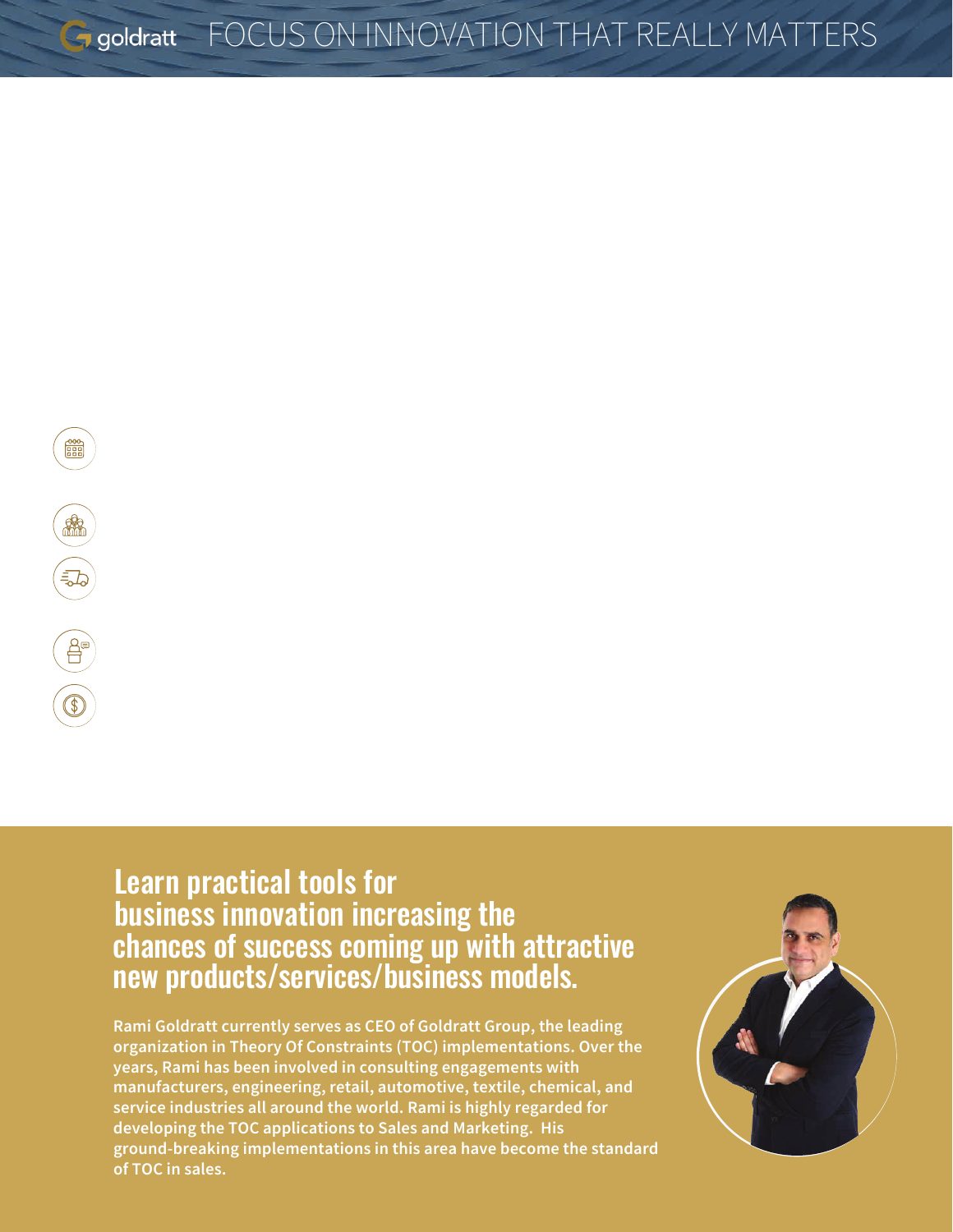# FOCUS ON INNOVATION THAT REALLY MATTERS

Innovation is not the goal. The goal is to increase the value to our stakeholders. Innovation is a tool to improve our business viability.

*"Value is created by removing a significant limitation for the customer, in a way that was not possible before, and to the extent that no significant competitor can deliver."* **Dr. Eliyahu Goldratt**

We tend to confuse improvement with innovation. Most improvements even when they present new tools and processes, are not necessarily removing a significant limitation for our customers.

# **A guided process for out of the box thinking**

Innovation does not need to be a magical act of randomness, or dependent on a single person. It can be the result of structured processes that drives engineers and managers to create the next breakthroughs.

The TOC Innovation process is applied in an array of industries such as electronics, equipment consumer products, food, toys, baby care products, automotive, IT, finance, and pharma. It addresses three key questions:



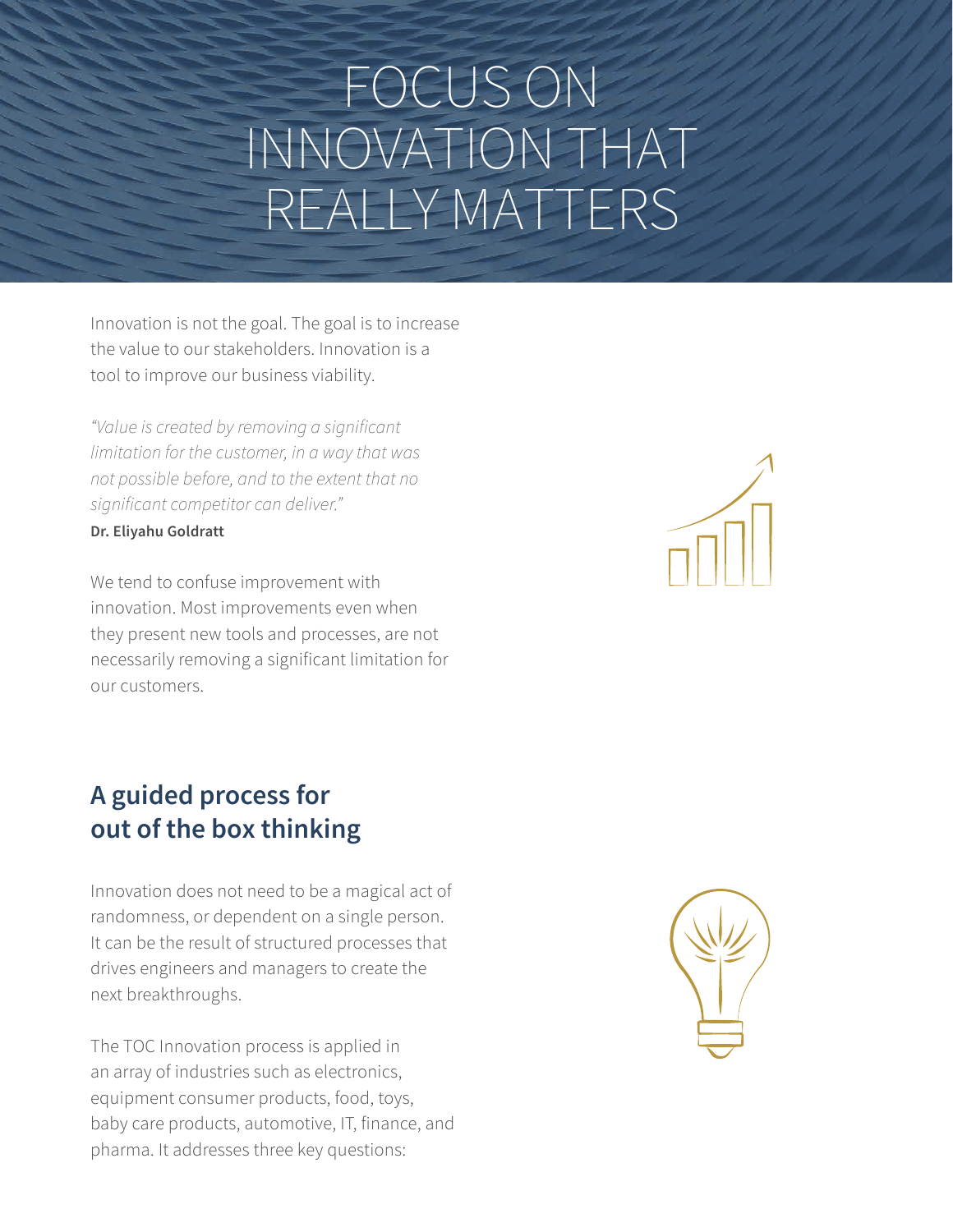## **1.How to come up with the next big thing**



# **2.How to convert the idea to a successful business**

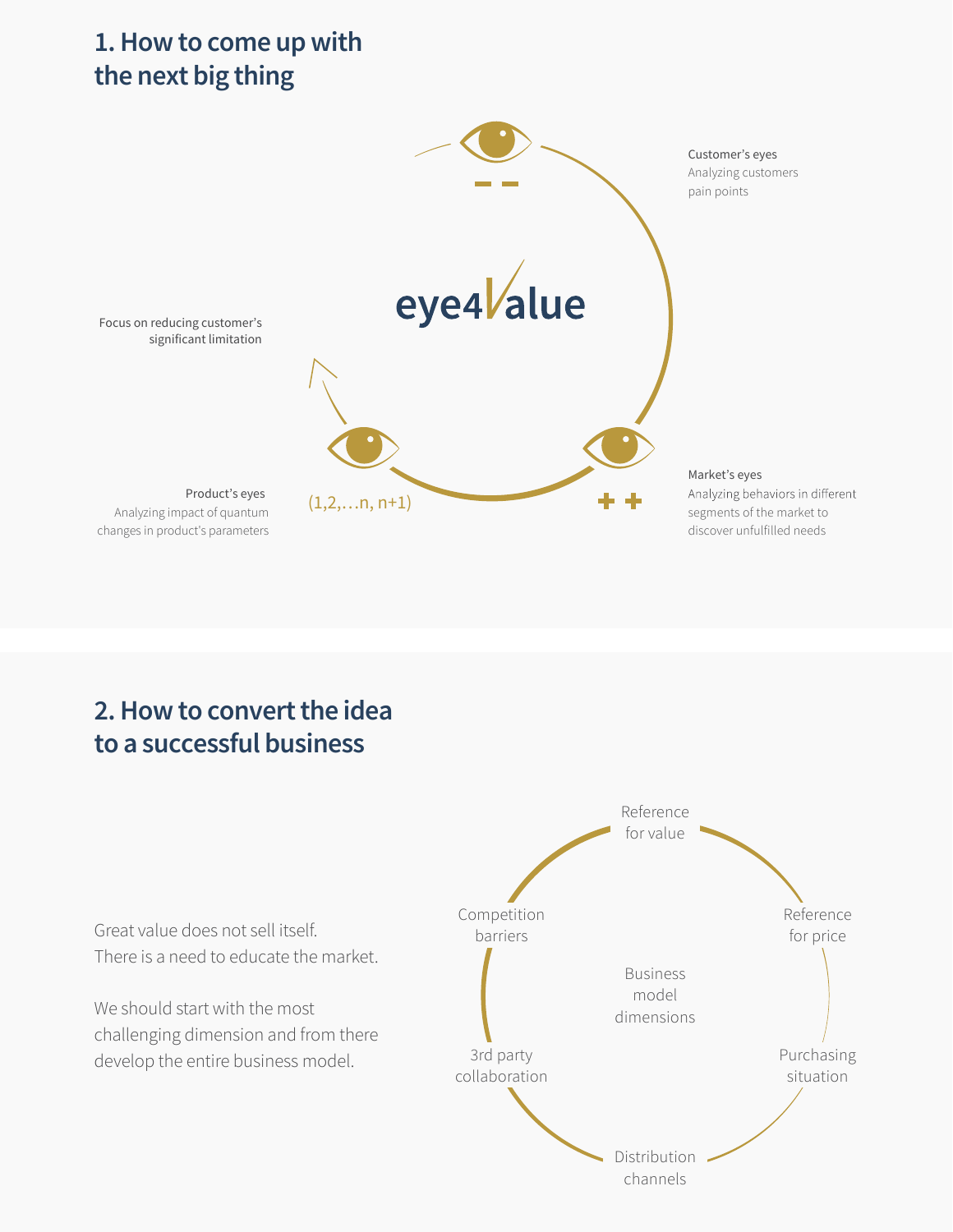## **3. How to align all needed stakeholders to support it**



### What makes it different

- biggest impact. The process starts with a strict definition for exceptional value: reducing customer's significant limitation to the extent that no alternative can. Perhaps one that
- process goes from ideation, through business model design, all the way to execution, and each phase impacts the idea itself – allowing a natural

cycle of idea evolution to take place, while making significant progress with each step.

- get strengthened rather than narrowed along
- Comprehensive tool-box for generating ideas, concepts, improved business model with a set of tools for evaluating and screening ideas.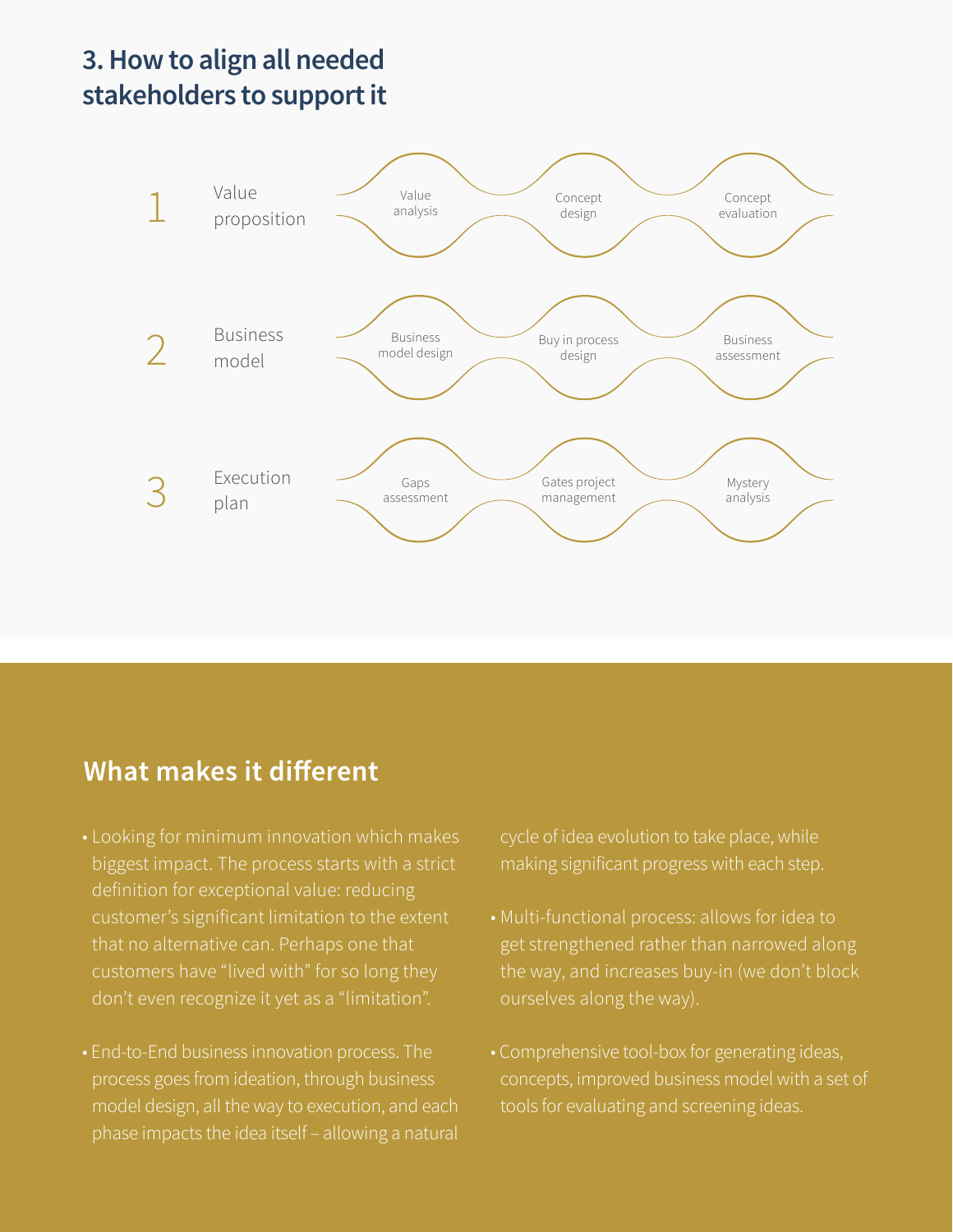#### TOMY

*The Process was eye opening for our organizations, and now it is a crucial part of our new product development cycle. It helped us to acquire entrepreneurship mentality by truly thinking outside the box focusing on adding significant value to get into the blue ocean from the red ocean.* 

**Nagatake Masayuki, President & COO TOMY Internationa**

#### M mazoa

*"First of all, when you see complexity, make it simple. If we can define our ideal state, we can discover what we need to do. We do not have to doubt what we do. I believe that doubt and worry are causing multi-tasking… There is no limit to technology breakthrough, nor is there alimit for operational breakthrough."*

**Development Division Mazda Motor Corporation**



*The process helped us generate breakthrough ideas to come up with exceptional product designs for new collections due for launch by our customers. It made us identify and define market segments and value propositions through 3 different eyes – Market, Customer & Product. Because it is methodology driven and systematic, we depended far less on momentary individual brilliance or inspiration to trigger outof-the box thinking.*

**Kapil Ghorse, Vice Chairman, Sheeting International Marketing, Trident Group**

#### **Panasonic**

*Even though we take a thing for granted and even though it looks like there is no solution, we can find a way to move forward by changing our view and changing the way of thinking. TOC for Innovation makes us think "I can do it" in a very positive way, and is based on trust in people. We can lead a project and achieve a result because we have the coexistence of logic and trust.*

**Fujimaki, Team Leader, Home Entertainment Business Division, Panasonic Corporation**

# SENJU

*That was really amazing "logical process" for everyone be an innovator. The biggest concern for the pharma company is the uncertainty for the hit ratio of new products which will determine the company's sustainability. It became almost like a Russian-roulette (this is the reason why we invest so much in this). When we use this process the hit ratio for the new products can be stable one. This itself is the innovative thing for the company management.*

**Shuhei Yoshida, Executive Vice President & COO, Senju Pharmaceutical Co**



*We had TOC based workshops with Goldratt consulting in Europe, China and US to identify the constraints of our customers and design innovations for a sustainable business growth based on these insights*.

**Member of the Board, WashTec; Germany**